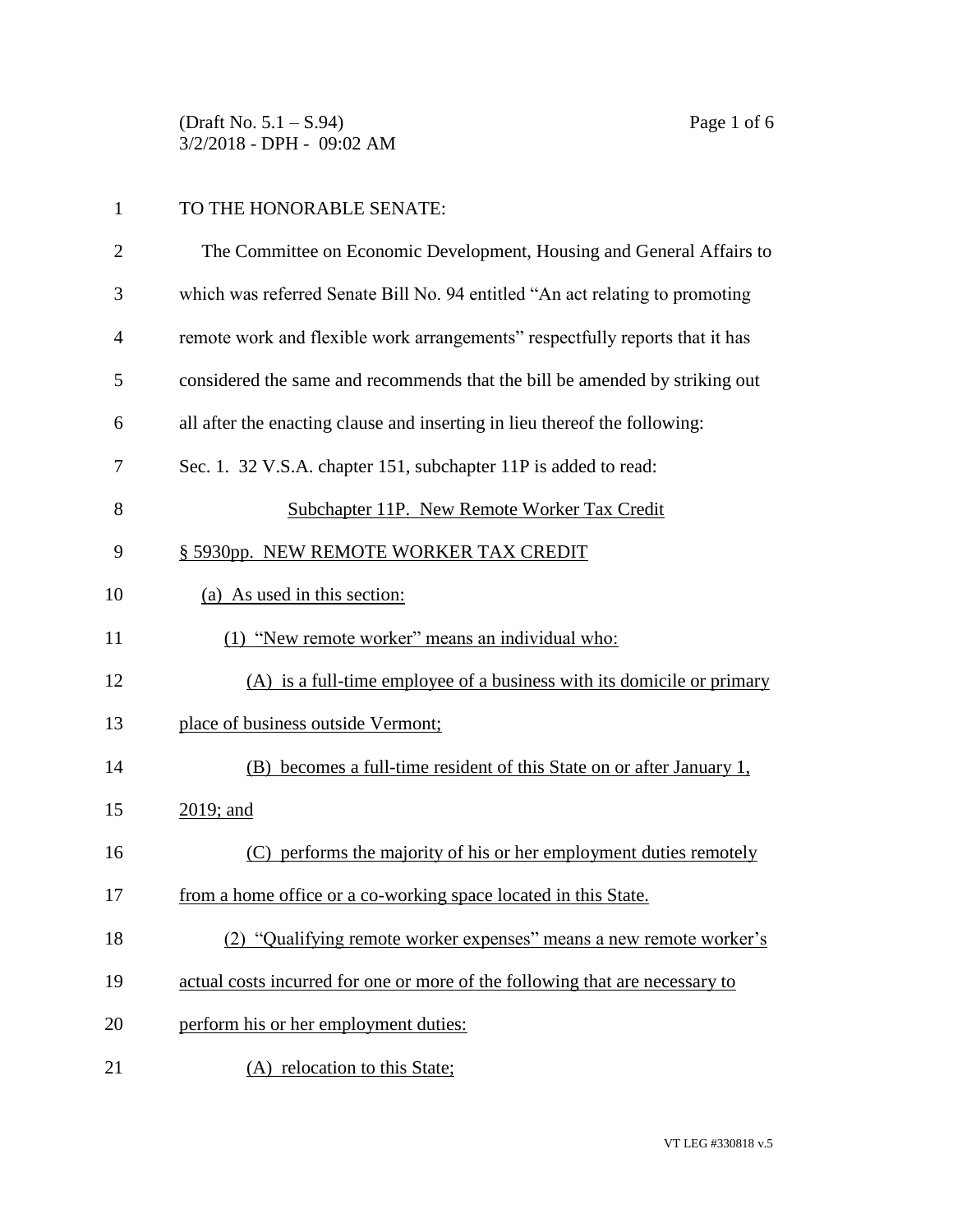(Draft No. 5.1 – S.94) Page 2 of 6 3/2/2018 - DPH - 09:02 AM

| $\mathbf{1}$   | (B) computer software and hardware;                                             |
|----------------|---------------------------------------------------------------------------------|
| $\overline{2}$ | (C) broadband access or upgrade;                                                |
| 3              | (D) membership in a co-working or similar space;                                |
| $\overline{4}$ | (E) child care; and                                                             |
| 5              | (F) student loan repayment.                                                     |
| 6              | $(b)(1)$ A new remote worker shall be eligible for a nonrefundable credit       |
| $\tau$         | against the income tax liability imposed under this chapter for qualifying      |
| 8              | remote worker expenses in the amount of not more than \$2,000.00 per year for   |
| 9              | up to five years, not to exceed \$10,000.00 per new remote worker.              |
| 10             | (2)(A) The Agency of Commerce and Community Development shall                   |
| 11             | develop a process to certify new remote workers for eligibility for a credit    |
| 12             | under this section.                                                             |
| 13             | (B) Upon certifying that a new remote worker meets the eligibility              |
| 14             | requirements of this section and his or her qualifying expenses for a tax year, |
| 15             | the Agency shall issue to the new remote worker a credit certificate for the    |
| 16             | amount of his or her qualifying expenses, which the new remote worker shall     |
| 17             | file with his or her tax return.                                                |
| 18             | (3) The Agency shall annually award credit certificates on a first-come,        |
| 19             | first-served basis, up to \$1,000,000.00 in total credits per year.             |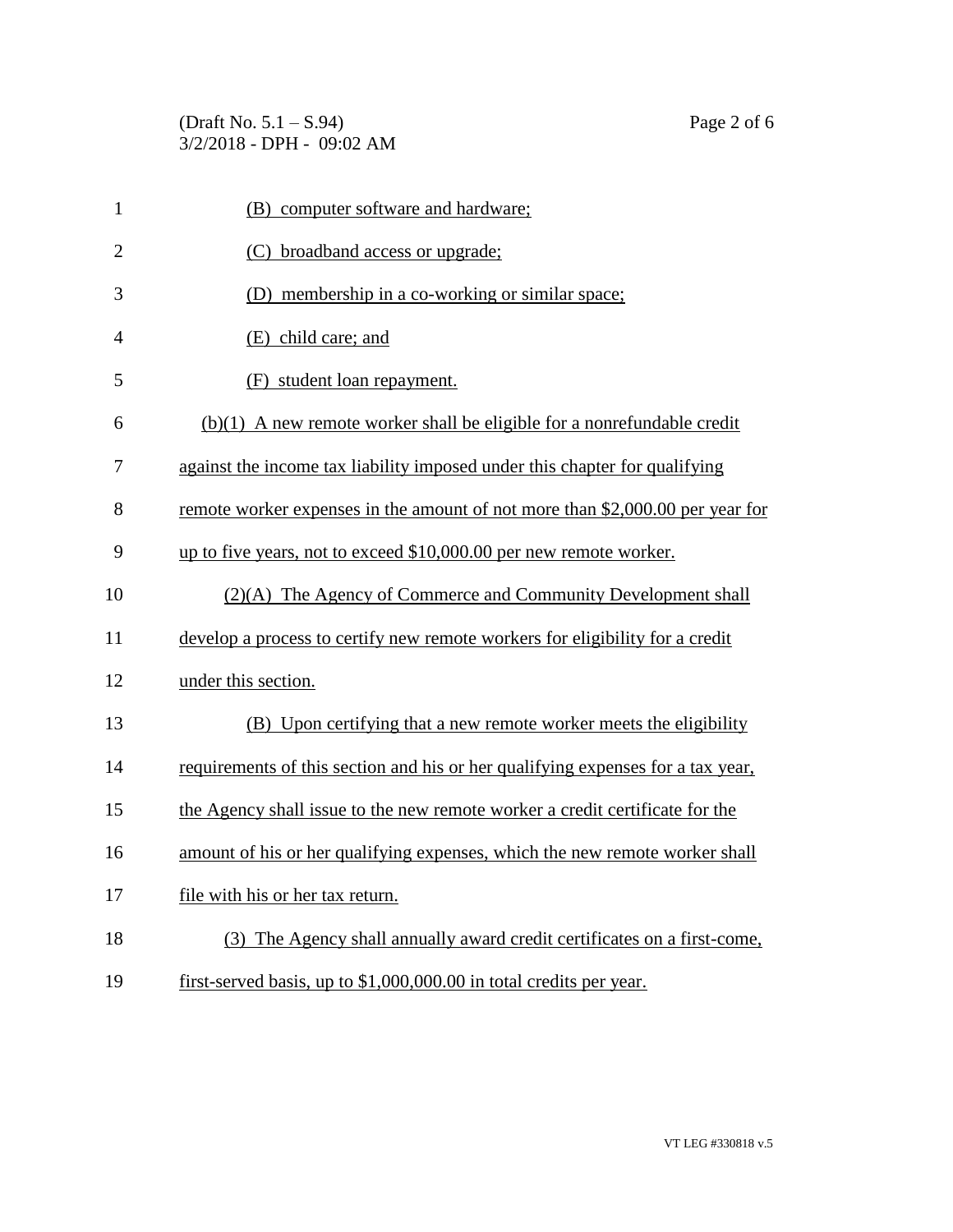(Draft No. 5.1 – S.94) Page 3 of 6 3/2/2018 - DPH - 09:02 AM

| $\mathbf{1}$ | (c) A new remote worker may:                                                    |
|--------------|---------------------------------------------------------------------------------|
| 2            | (1) first claim a credit under this section in the tax year following the       |
| 3            | year in which he or she becomes a resident of this State;                       |
| 4            | (2) claim an additional credit in each of the subsequent four tax years,        |
| 5            | provided he or she remains a resident of this State and a full-time remote      |
| 6            | worker; and                                                                     |
| 7            | (3) carry forward the amount of any unused credit for five tax years.           |
| 8            | (d) The Agency of Commerce and Community Development shall:                     |
| 9            | (1) promote awareness of the new remote worker tax credit authorized            |
| 10           | in this section; and                                                            |
| 11           | (2) adopt measurable goals, performance measures that demonstrate               |
| 12           | results, and an audit strategy to assess the utilization and performance of the |
| 13           | credit authorized in this section.                                              |
| 14           | Sec. 2. IMPROVING INFRASTRUCTURE AND SUPPORT FOR REMOTE                         |
| 15           | WORK IN VERMONT; STUDY; REPORT                                                  |
| 16           | The Secretary of Commerce and Community Development, in<br>(a)                  |
| 17           | consultation with the Commissioners of Labor, of Public Service, and of         |
| 18           | Buildings and General Services, and other interested stakeholders, shall        |
| 19           | identify and examine the infrastructure improvements and other support          |
| 20           | needed to enhance the ability of businesses to establish a remote presence in   |
| 21           | Vermont and to allow Vermonters and businesses developing from maker            |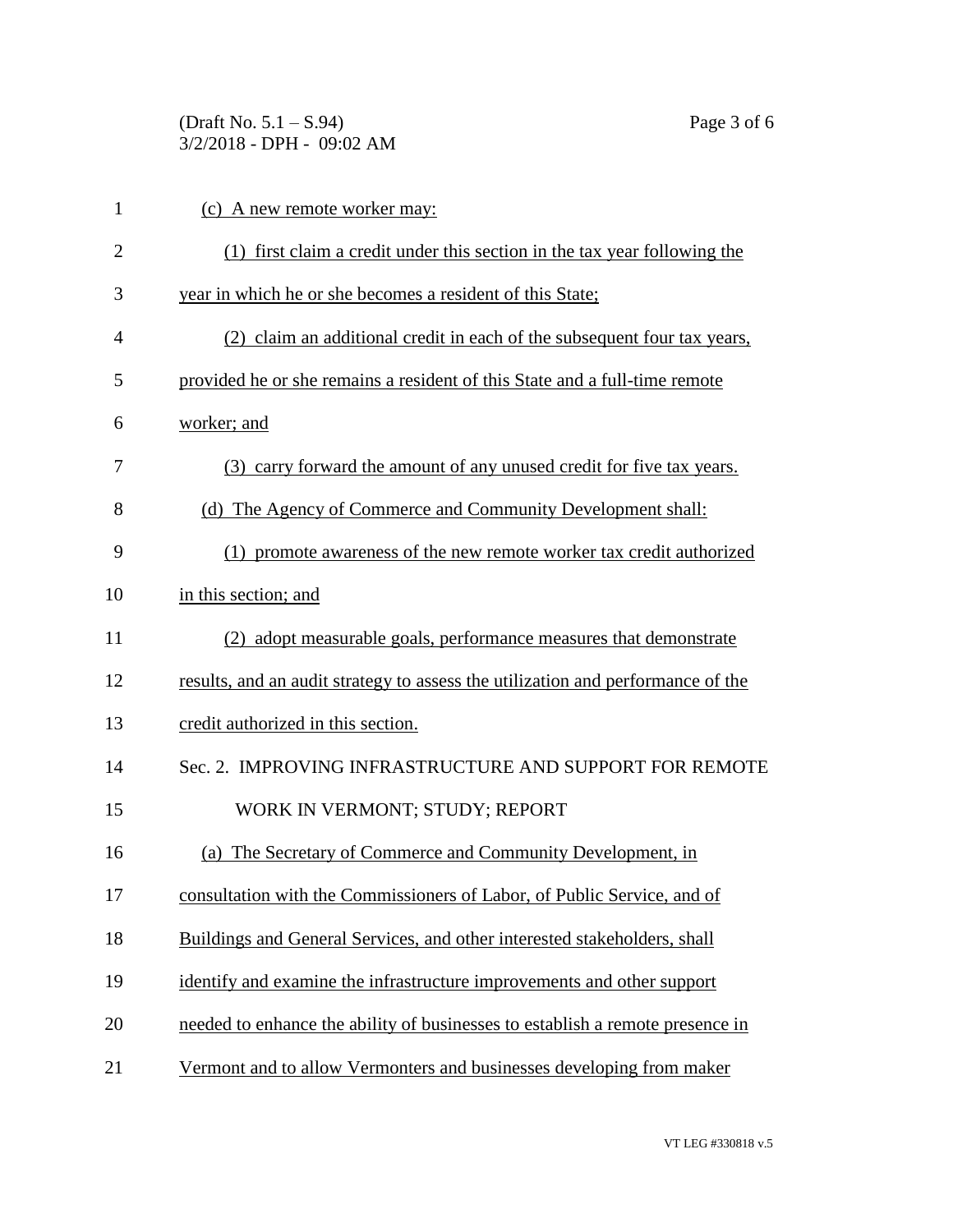(Draft No.  $5.1 - S.94$ ) Page 4 of 6 3/2/2018 - DPH - 09:02 AM

| $\mathbf{1}$   | spaces, co-working spaces, remote work hubs, and innovation spaces to work  |
|----------------|-----------------------------------------------------------------------------|
| $\overline{2}$ | and provide services remotely.                                              |
| 3              | (b) Based on his or her findings, and in consultation with the              |
| $\overline{4}$ | Commissioners of Labor, of Public Service, and of Buildings and General     |
| 5              | Services, and other interested stakeholders, the Secretary shall develop a  |
| 6              | program to address the needs identified pursuant to subsection (a) of this  |
| 7              | section.                                                                    |
| 8              | (c) Specifically, the program shall:                                        |
| 9              | (1) address the infrastructure needs of remote workers and businesses       |
| 10             | developing from generator spaces;                                           |
| 11             | (2) promote and facilitate the use of remote worksites and maker spaces,    |
| 12             | co-working spaces, remote work hubs, and innovation spaces;                 |
| 13             | (3) encourage out-of-state companies to use remote workers in Vermont;      |
| 14             | (4) reduce the administrative and regulatory burden on businesses           |
| 15             | employing remote workers in Vermont;                                        |
| 16             | (5) increase the ease of start-up companies finding remote work or          |
| 17             | maker spaces, co-working spaces, remote work hubs, and innovation spaces in |
| 18             | the State; and                                                              |
| 19             | (6) support the interconnection of current and future maker spaces, co-     |
| 20             | working spaces, remote work hubs, and innovation spaces in this State.      |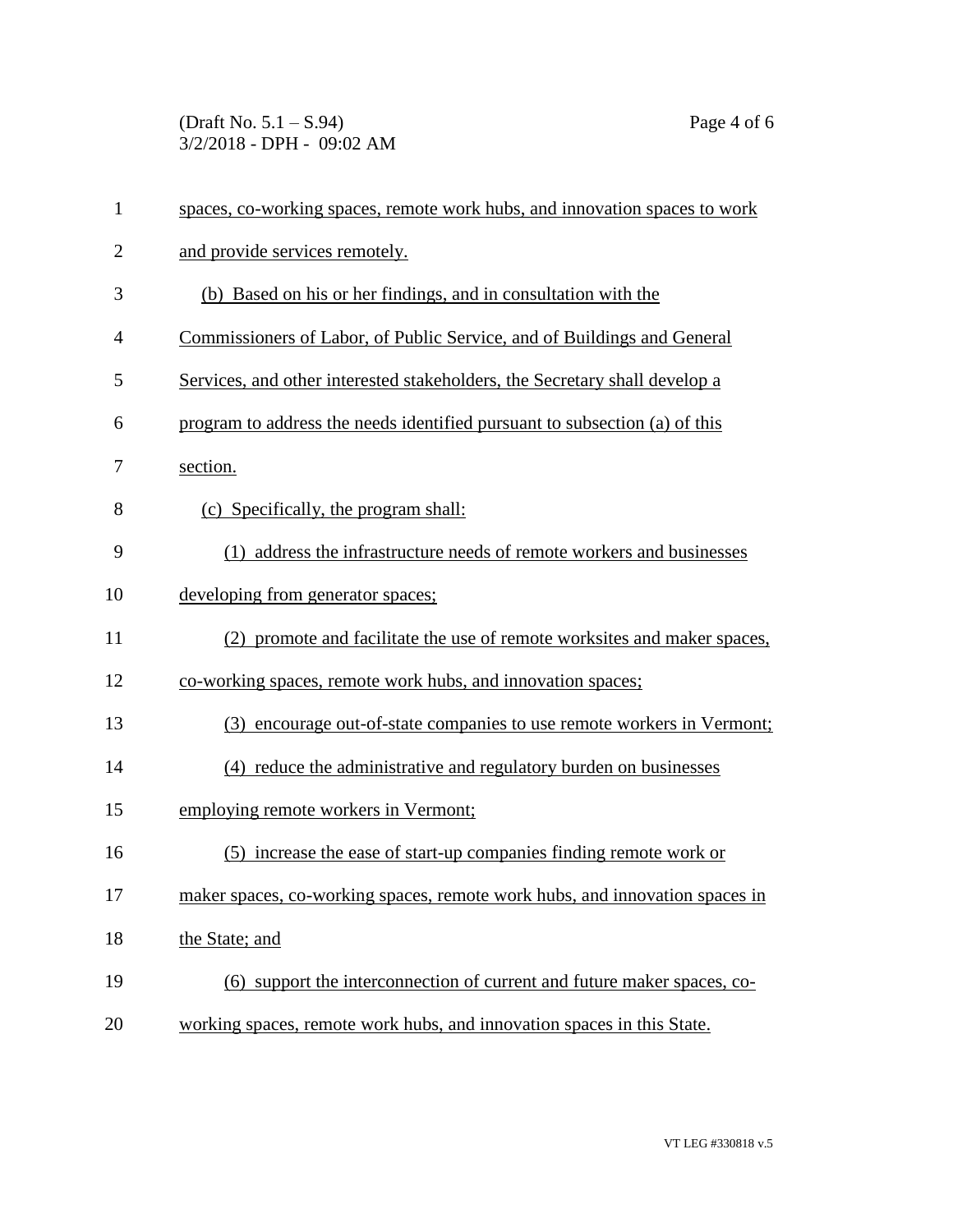(Draft No. 5.1 – S.94) Page 5 of 6 3/2/2018 - DPH - 09:02 AM

| $\mathbf{1}$   | (d) On or before January 15, 2019, the Secretary shall submit to the House       |
|----------------|----------------------------------------------------------------------------------|
| $\overline{2}$ | Committee on Commerce and Economic Development and the Senate                    |
| 3              | Committee on Economic Development, Housing and General Affairs a written         |
| 4              | report detailing:                                                                |
| 5              | (1) his or her findings, plan, and any recommendations for legislative           |
| 6              | action to implement the plan; and                                                |
| 7              | (2) policy changes to improve the climate for remote workers, including          |
| 8              | zoning measures, insurance and liability issues, workforce training needs,       |
| 9              | broadband access, access to co-working spaces, and an assessment of              |
| 10             | environmental implications of working remotely.                                  |
| 11             | Sec. 3. INTEGRATED PUBLIC-PRIVATE STATE WORKSITES                                |
| 12             | (a) The Secretary of Administration, in consultation with the Secretary of       |
| 13             | Commerce and Community Development and the Commissioner of Buildings             |
| 14             | and General Services, shall examine the potential for the State to establish     |
| 15             | remote worksites that are available for use by both State employees and remote   |
| 16             | workers in the private sector.                                                   |
| 17             | (b) The Secretary shall examine the feasibility of and potential funding         |
| 18             | models for the worksites, including the opportunity to provide at low or no cost |
| 19             | co-work space within State buildings that is currently vacant or underutilized.  |
| 20             | (c) On or before January 15, 2019, the Secretary shall submit a written          |
| 21             | report to the House Committee on Commerce and Economic Development and           |